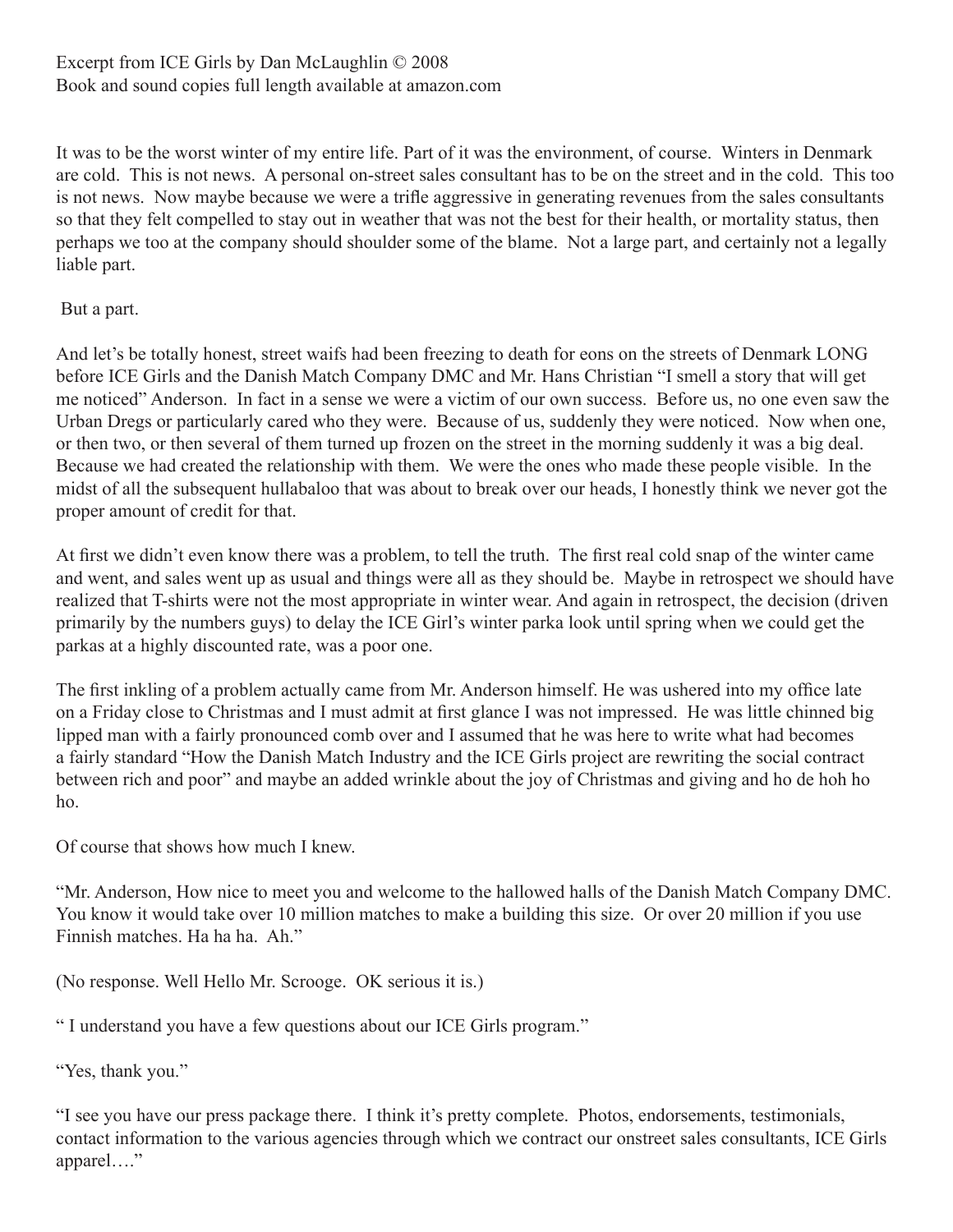"Actually it was that I would like to ask you about?"

"The apparel?" (Why would a reporter care about T-shirts?)

"Yes, more specifically…"

"Well in keeping with our company policy of supporting Denmark First we at the Danish Match Company DMC are very pleased to state that ALL items of the ICE Girls line are manufactured here in Denmark using the finest of Danish material and labor." (At least as far anyone can trace.)

"Well actually I was more specifically interested in the holes."

"I beg your pardon, the holes?" (Huh?)

"In the T-shirts."

"Oh I see." (At least I thought I did.) "So you are interested in the *Chemise de fille d'allumette*. Would you like some free samples for you and your family?"

"No."

(Well then what the heck is this guy fishing for?)

"Well then can I interest you in a series of pictures of our most popular ICE Girls in their *Chemise de fille d'allumettse?*

"Well I will take them"

(A ha, I thought as I handed some over, so that's it!)

"But that's not why I am here."

(Crap.)

He began to quickly fan through the pictures and spread them on my desk.

"It seems that each T-shirt has the hole in the exact same position, over the shoulder and showing a hint of a bare midriff"

(Don't guess. Just acknowledge.) "Yes that is correct."

"Why is that?"

(Again I thought I knew where he was going.)

"Well we wanted all our sales consultants to have a similar look and we achieved this by having uniform *Chemises de fille d'allumette*. These chemises are congruent with the street-wise persona that we were trying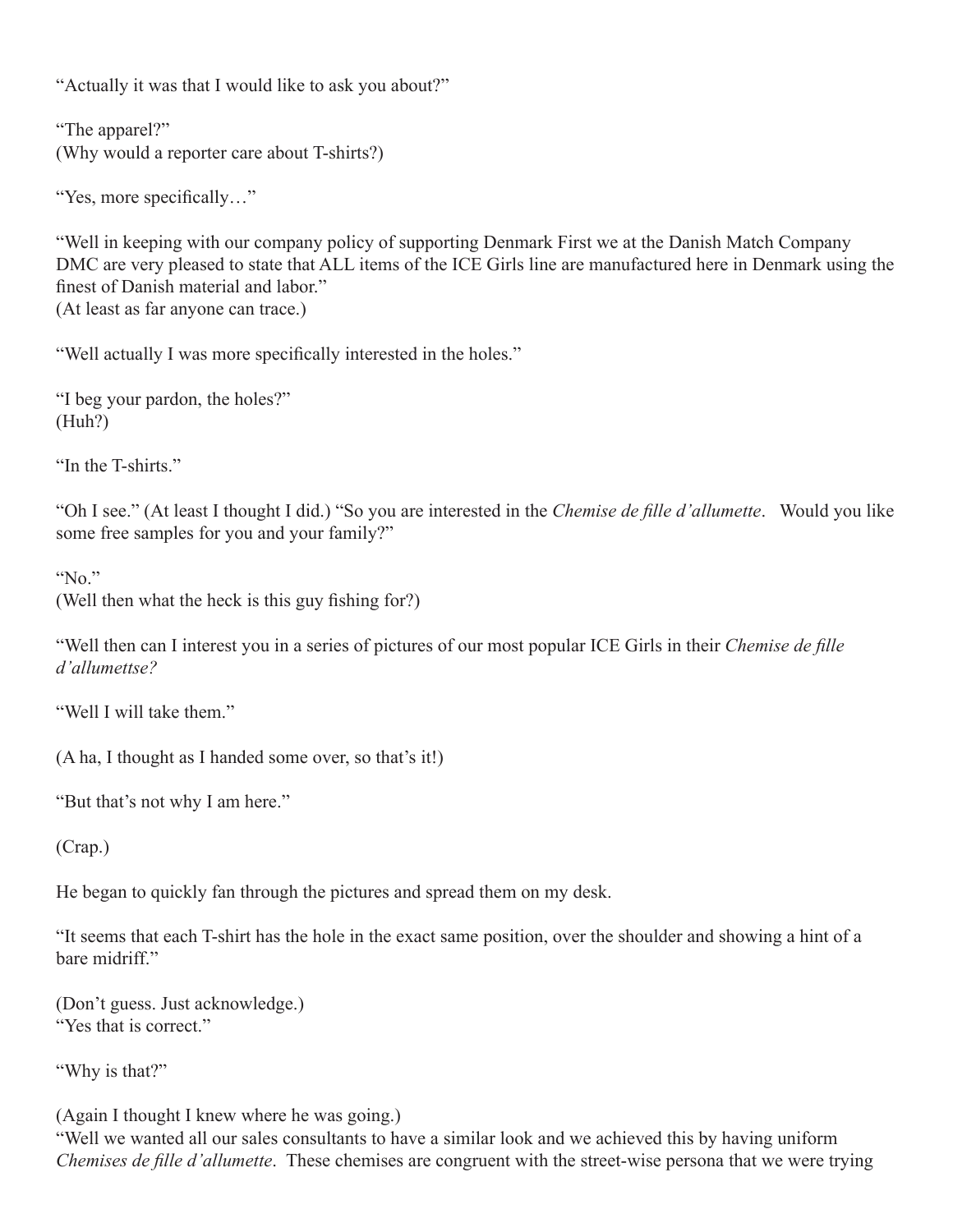to project while at the same time keeping the integrity of Danish Match Company DMC image intact. It has proven to be tremendously popular."

(And why is he writing all this stuff down?)

"Thank you. Are you aware of the average overnight low temperatures for the past 10 nights in the major cities where the majority of the ICE girls work?"

(I was confused, again.)

"Honestly, Mr. …"

"Anderson."

"Anderson, I can assure you that no where on this desk is that information. Heh heh heh." (That was weird, usually I at least get a smile when I refer to the mountains of paper that live, some say literally, on my desk.)

"So would it be fair to state that you are sending out children onto the streets in winter with company clothing that you know has holes in it not even knowing the temperature outside?"

(Hello, this is it. Huh has it been cold, hmmmmmm? Hell if I know. Well, time to bring out "Mr. Consultant.")

 "Noooooo, I think it would be more accurate to state that the Danish Match Company DMC contracts with various social service agencies to provide girls of a certain class an opportunity to learn the psychic and financial advantages of hard work. In turn, the Danish consumer reaps the benefits of a superior product delivered directly into their hand by a fellow Dane." (God, I love Mr. Consultant!)

"But in doing so do these girls wear this T-shirt …

"This *Chemise de fille d'allumette* please." (Throw the bastard off balance a bit.)

 "All right then, these girls are wearing this skimpy *Chemise de fille d'allumette* in the midst of winter bearing the distinctive logo of the Danish Match Company. Doesn't this suggest some sort of link?"

"Well of course we are pleased that they choose to wear the officially sanctioned apparel of the Danish Match Company DMC, but since the waifs in question are not the direct employees of the Danish Match Company DMC we have no control over the conditions of their employment, including dress codes, if any." (Dance like a butterfly…)

"But as a practical matter, if a waif were try and sell matches NOT in this T-shirt what would you expect the result to be?"

"Well, we in marketing are pleased to note that there is a certain connection in the mind of the public between the orange and grey of the ICE Girls T-shirt and a quality match product. We have worked hard to make this connection and we think it works to the benefit of both the company and the consultant." (Sting like a bee.)

"But sending out children in winter in T-shirts with holes in them, surely you can see the problems associated with that?"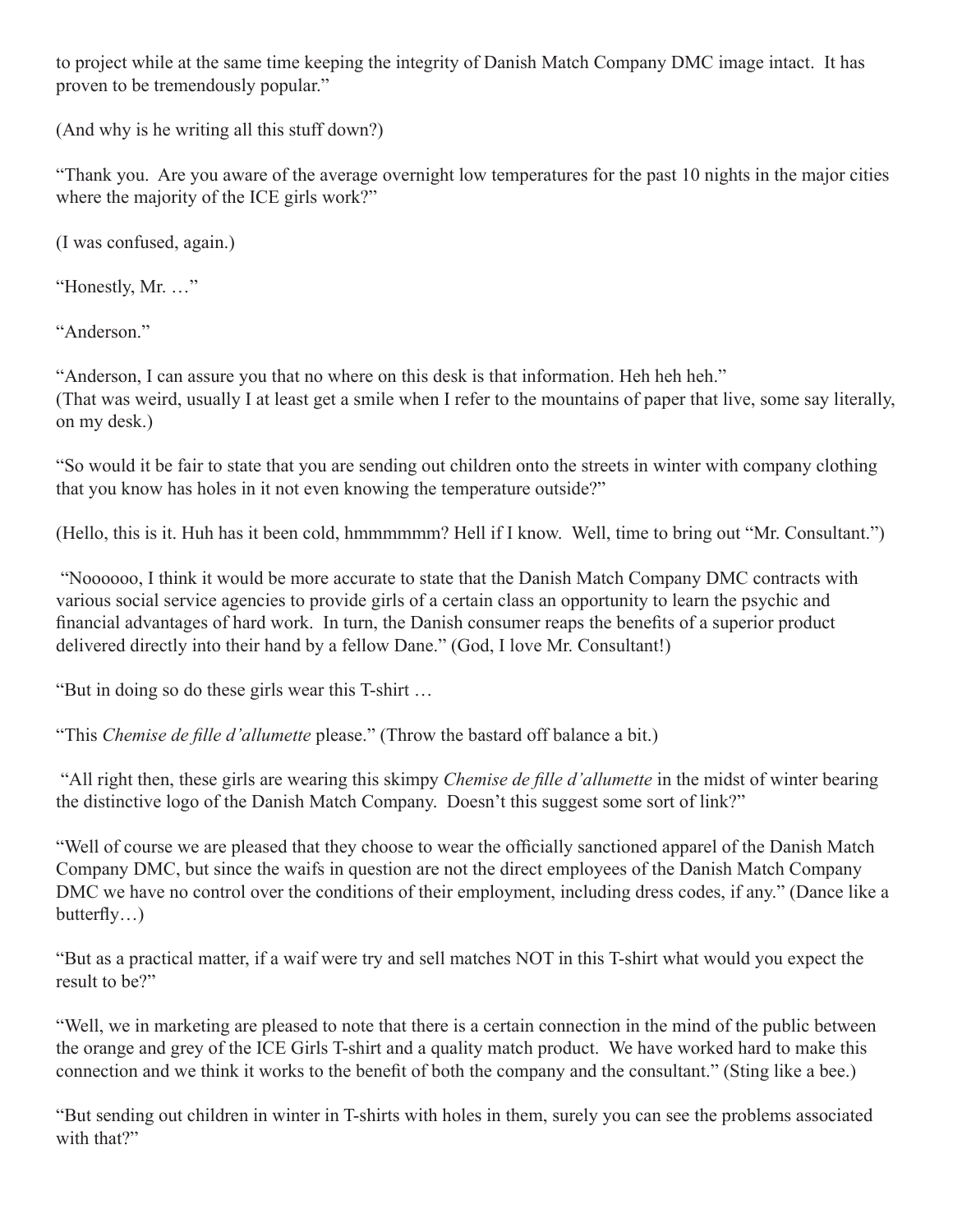"Again, these are on-street personal sales consultants not under the direct employment of the Danish Match Company DMC. The contracting social service agency and the waif's parents themselves, of course, provides direct supervision of the waifs. We merely exist to provide theses deserving waifs an opportunity to better themselves as they learn important economic and social skills." (This guy's got nothing.)

"Like miming?"

(OK, that was good. Throw the guy a bone. We're way ahead on points anyways.) "Well maybe they went a bit too far with the street mime thing street, but you know kids and mine… What can you do but wait till they grow out of it?

"What does the expression 'Draggers' mean to you?"

"I beg your pardon?" (Huh?)

"In doing some research on the ICE Girls project here at the Danish Match Company, I ran across some documents that seemed to refer to the poor as "Urban Drags."

(Thank God no one around here can spell.) "No, I think 'Urban Drags' might refer to some of our friends in certain parts of Copenhagen. He heh heh. Not that we at the Danish Match Company DMC have nothing but the highest amount of respect for all members of our cosmopolitan society in which we live, including sexual orientation or fashion sense. But to more directly address the issues you raised with your question, which I think is 'do we respect the working poor here at the Danish Match Company DMC,?' I think our commitment to the poor is demonstrated by the fact that we have actively reached out to them. To suggest that we use derogatory terms such as "Draggers" to describe valuable members of the Danish Match Company DMC family is quite frankly, vaguely insulting."

"So you have never used the term 'Urban Drags' or 'Draggers?'"

"No, never." (Now ask me about Dregs and I might have to lie.)

"Well I have just one more question before I go."

"Please, ask away." (You got nothing, sonny boy.)

"Does the Danish Match Company DMC care to comment on reports of ICE Girls freezing to death in the streets of Denmark?"

"I beg your pardon?" (Huh?)

"Within the past several days and nights sources at the morgue have reported several waif like bodies wearing ICE Girls T-shirts, er excuse me, *Chemise de fille d'allumette* being delivered there."

(Crap. Stall. Think.) "Well ICE Girls apparel is extremely popular among a certain element of the population. Just because they were wearing our t-shirt does not necessarily mean they were an ICE Girl."

"They were found clutching matches in their frozen hands."

"Are you sure they are…"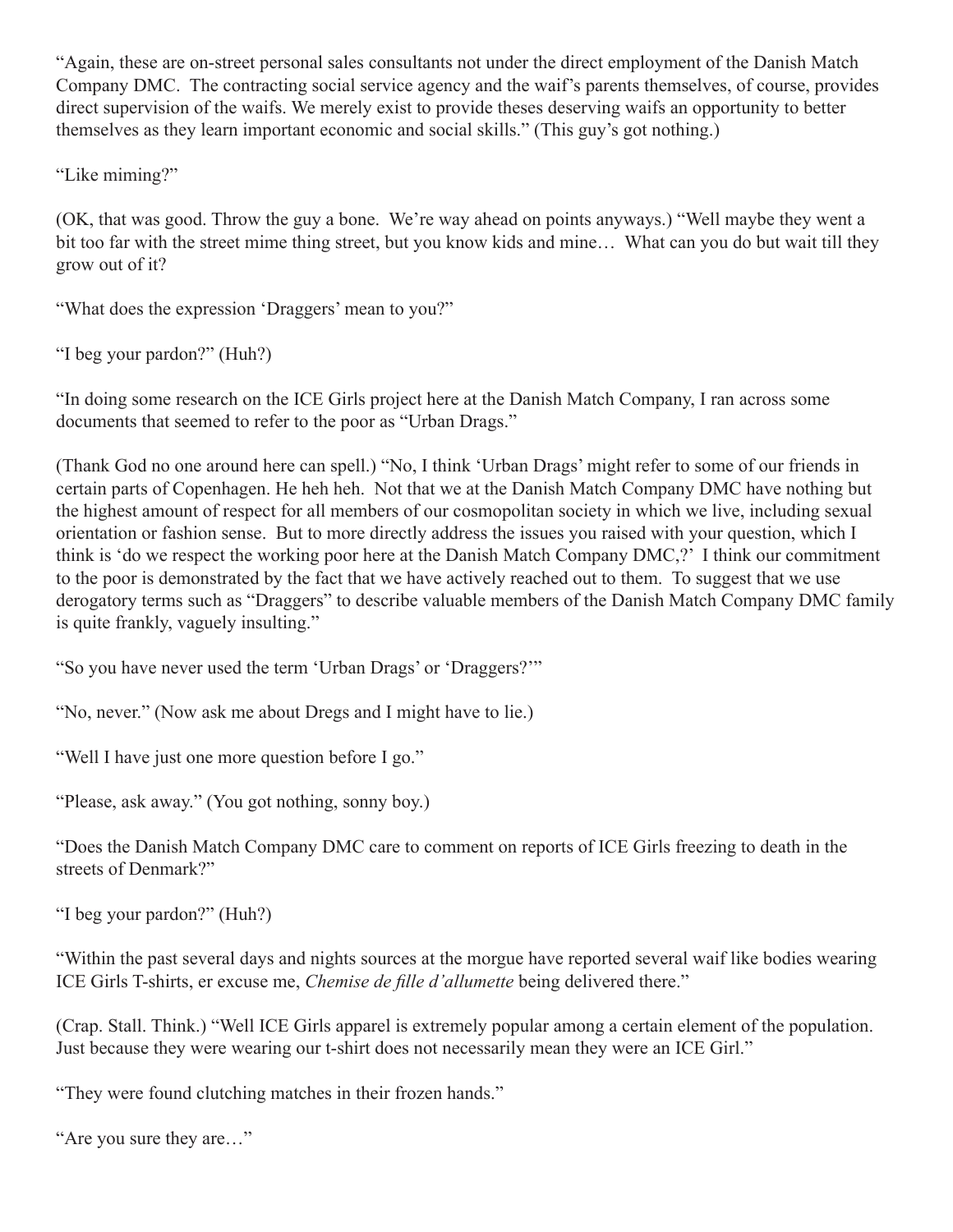"They all had traces of Red Dye #6 on the match head."

(Crap. Squared. On a stick. Talk.) "Mr. Anderson we have had no such reports here, but as independent contractors, any climatically induced body temperature decrease episodes experienced by any one of our independent contractors would be more the responsibility to the contractor herself, her parents, or the contracting agency that was her direct employer. The Danish Match Company DMC of course deplores the loss of any Danish life and thus we encourage Danes to have a ready supply of sturdy Danish matches ready to provide heat and warmth at a moment's notice. Matches that can be purchased from a variety of sources, including their very local ICE Girl on-street personal sales consultant." (Smile.)

"So what you are saying is that you are not responsible for little girls freezing to death."

(Time to take off the gloves.) "Mr. Anderson, I can not help to notice an adversarial tone in your questioning. This is the first we have heard of this. We true Danes react to facts, not speculation. As I have already explained, no direct employee of the Danish Match Company DMC has experienced anything like that which you have described. Let us get to the bottom of this and I am sure that there is a plausible answer that will be found. You are new to the journalism field, aren't you Mr. Anderson?"

"Yes."

"And this is your first job, isn't it?" (No more Mr. Nice Dane.)

"Yes sir"

"You like writing, Mr. Anderson?" (Time to show him not to play mean with the big dogs.)

"Oh yes sir."

Well I hope you have a very long career doing that. Remember that contacts and first impressions are crucial in this Danish journalistic world, oh and which paper do you work for again, Mr. Anderson?" (Welcome to the big leagues, son.)

"The Esbjerg Daily News."

"A fine newspaper, a fine newspaper indeed. I have always enjoyed its distinctive soccer coverage. First rate." (Ease back a little.)

"Yes I have noticed."

"And they have an overall reputation of probity in terms of the news, do they not?" (Wind up with the left.)

"They do."

"A hard won reputation that can easily be lost if any unsubstantiated stories were to come out. Oh and please give my best to Fredrik Julius." (And…)

"Mr. Kaas?"

"Yes, your advertising manager, he and I go way back with our commercial relationship." (Kapowie! And goodnight, sweet Prince. Who was a Dane. Nice irony. Or is it satire? Doesn't matter.)